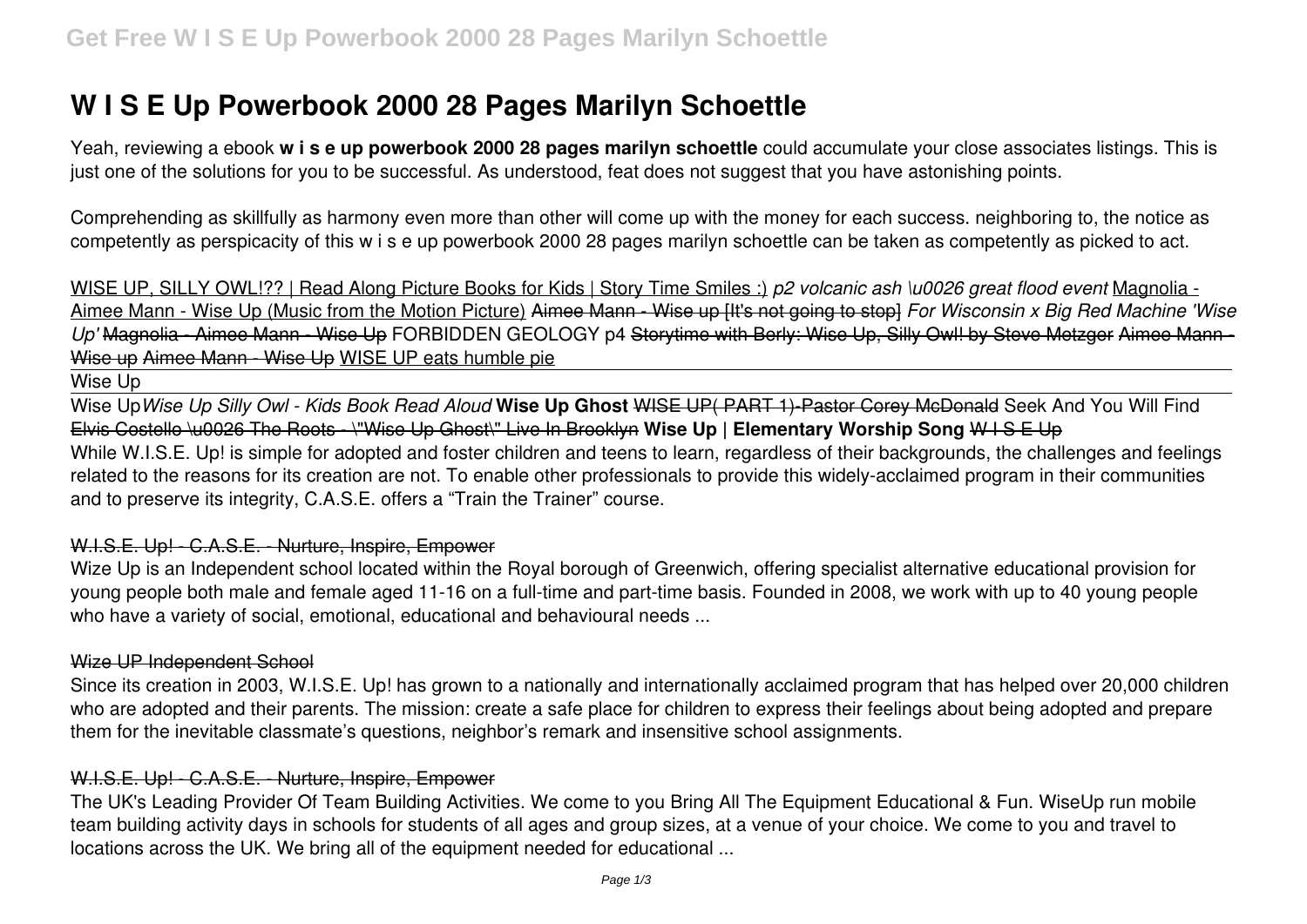## The UK's Leading Provider Of Team Building Activities

PRE-diluvian & Antediluvian ancient lost technology & their imprints / even petrifying of - ALL so called underground cities and rock cut structures were all...

## WISE UP - YouTube

Looks like this is your first time signing in We just need to make sure that you are eligible to join Wise up, so please enter the details below to complete your registration. You can find your employee ID on your most recent payslip. If we can't match your ID against our records we'll send a request to your HR team to confirm your eligibility.

#### WISE UP | Login

Latest from the Wise Up Campaign. Ofsted published its draft framework and handbooks on 16 th Jan 2019, followed by a consultation period for people to submit their views on the changes. Ofsted closed it's consultation on 5th April, and will publish the responses in the next couple of months.

#### Wise Up to Wellbeing in Schools - YoungMinds

Convenient continuing education. Wise Up ® connects you to all the tools and courses you need to develop your career while meeting your continuing education requirements—all it takes is an internet connection and a BRAVO ID.

#### Wise Up® | RSA Broker

Welcome to the Blackboard e-Education platform—designed to enable educational innovations everywhere by connecting people and technology. System Announcements. We are in the cloud (Wednesday, August 26, 2020) We are in the cloud. Dear WSU Student. We are in the cloud. Please note that WiSeUp has been moved to the cloud to improve performance.

#### Blackboard Learn

SCRABBLE® is a registered trademark. All intellectual property rights in and to the game are owned in the U.S.A and Canada by Hasbro Inc., and throughout the rest of the world by J.W. Spear & Sons Limited of Maidenhead, Berkshire, England, a subsidiary of Mattel Inc. Mattel and Spear are not affiliated with Hasbro.

## Unscrambler | Unscramble Scrabble Words | Word Unscrambler ...

Wize Up - Havering. Info Get involved Referrals Coronavirus info. Last updated: 7 July 2020. The way you get support from us might be different for a while, but we are still here. We'll do everything we can to help you stay safe. Things are changing quickly, so keep checking ...